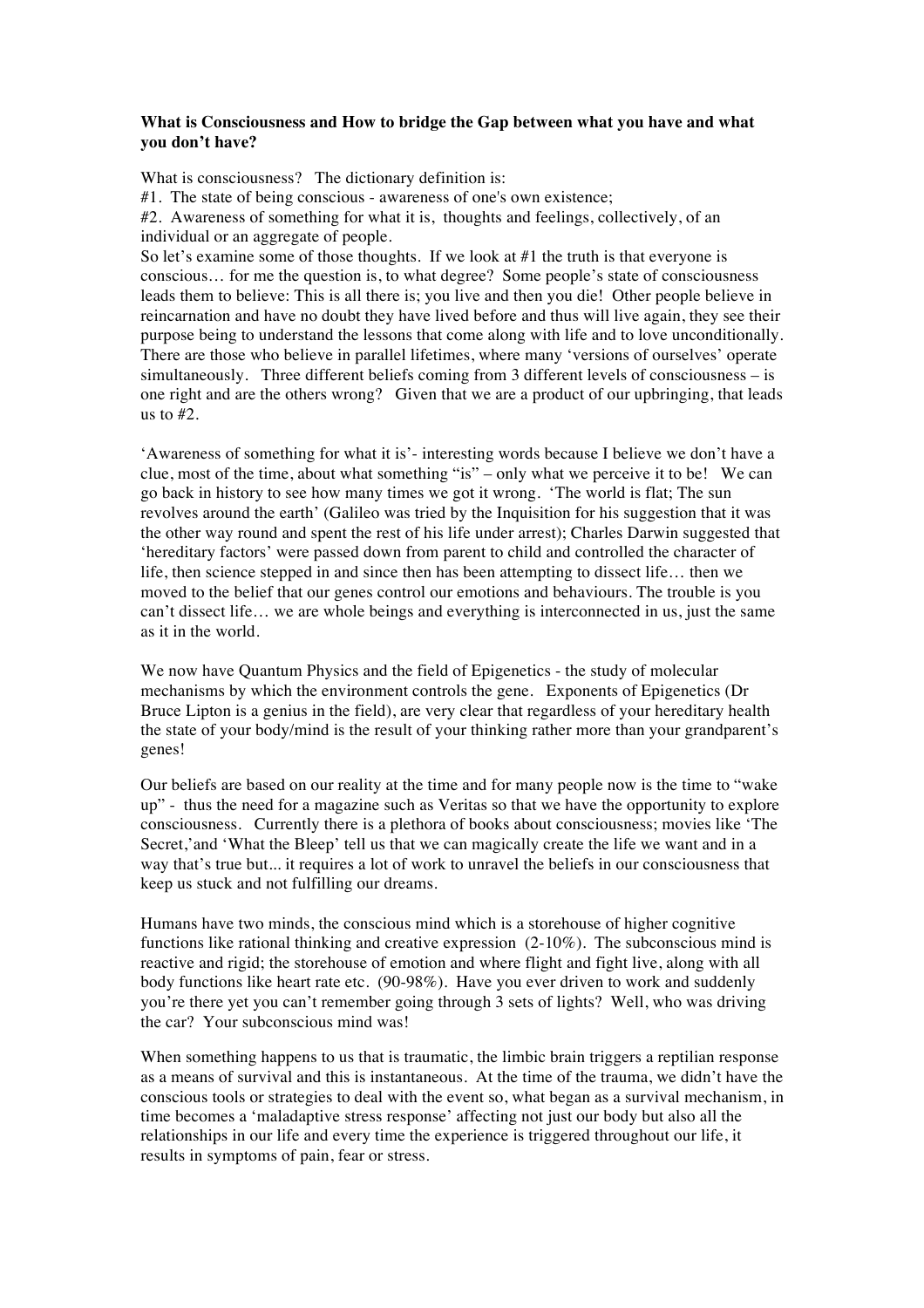What could this look like in real life? Our mother leaves us when we are little and we are traumatised, as adults everyone we love leaves us. A parent abused us physically and as adults we create abusive relationships. Our self-esteem is challenged as a child, as adults we cover it up but deep inside we still don't think we're worthy of being loved/successful/ happy/healthy/wealthy (write your own adjective). It affects us on all levels, what we hear, smell, taste, touch and see… e.g. your mother is baking chocolate cake, you break her dish and get a hiding for it - the smell of the cake cooking links to the pain of being smacked; every time you smell chocolate cake as an adult, your core limiting belief becomes triggered and suddenly you are not a rational 20, 30, 40, 50, 60 year old, you are a 6 year old in pain. Unfortunately because of our lack of understanding we actually don't know what the trigger is and so inevitably we take it out on those nearest and dearest, usually creating an argument or withdrawing into ourselves. Divorce rates are exceptionally high and I have to say it is never about the toilet seat being up! Whenever you are angry it is *never* about the now…. It is always about the past and something that hasn't been resolved… and it can go a long way back!

The mind is astonishing and our subconscious does what it does to protect us. After all it doesn't know the difference between what is real and what is not. Whether you are running for the joy of it or running away from a ferocious lion, the body reacts in the same way sending blood to the extremities, enabling you to run faster. The more stress you are under, the more you shut off your growth and shut down your immune system. When you are in flight/fight mode are you using logic or reflex? The answer is reflex and what science knows is that we are less intelligent when we operate from fear! Less "conscious".

With enough catastrophic, or abusive situations, subconsciously we begin to believe that is what we deserve and we create more of the same. It takes a lot of resolve to take responsibility for everything we have created and make a decision to change. Even then we often still have experiences reminiscent of the past, generally not the same degree of intensity but challenging nevertheless… almost as a reminder of how much do you want your life to be different? How conscious do you want to be? There's an old saying: Life is not about what happens but rather how you handle what happens. So how do you handle defeat, pain, loss? If you go into your cave and point your finger at someone (mother, father, partner) for this experience then you can expect to receive more of the same. If however you look at how *you* handled the situation, correct and move on, then you can expect change. For some reason humans feel that making mistakes is a bad thing when in fact it's the only way we learn. How often was the first spaceship on course on its way to the moon? The answer is 3% - the rest of the time it was correcting and that is what we need to do, keep correcting, our thoughts, behaviours and ideas in order to know who we truly are.

I think personal growth is the Number 1 priority for everyone. To work on yourself and remove the layers that have "made you" is imperative if you are to raise your consciousness. It is not easy and oftentimes not much fun as the layers reveal what looks like a sewerage pit of "stuff" you didn't realise was even there. I clearly remember in one of my early moments sobbing in front of my mother who told me that when I attended "that seminar" I opened up a can of worms and I should have left them alone. However I knew, somehow, that leaving them there would result in them eating me alive so I had to let them out, painful though it was. I love the analogy that we are each in barrels encased to our waists in thick mud and we can't move (unconscious) - then some water is added (a seminar or book that starts to wake us up), the mud thins down but creeps up higher over our head and we feel like we are drowning. Eventually if we keep working on ourselves, the mud will become clear water and we will step out of the barrel, free and more conscious!

There are so many ways of healing ourselves. One of the most simple is taking responsibility for what you have created, forgiving the past and moving on. One of my favourite heroes is Dr Ihaleakala Hew Len, a therapist in Hawaii who agreed to work in a mental hospital for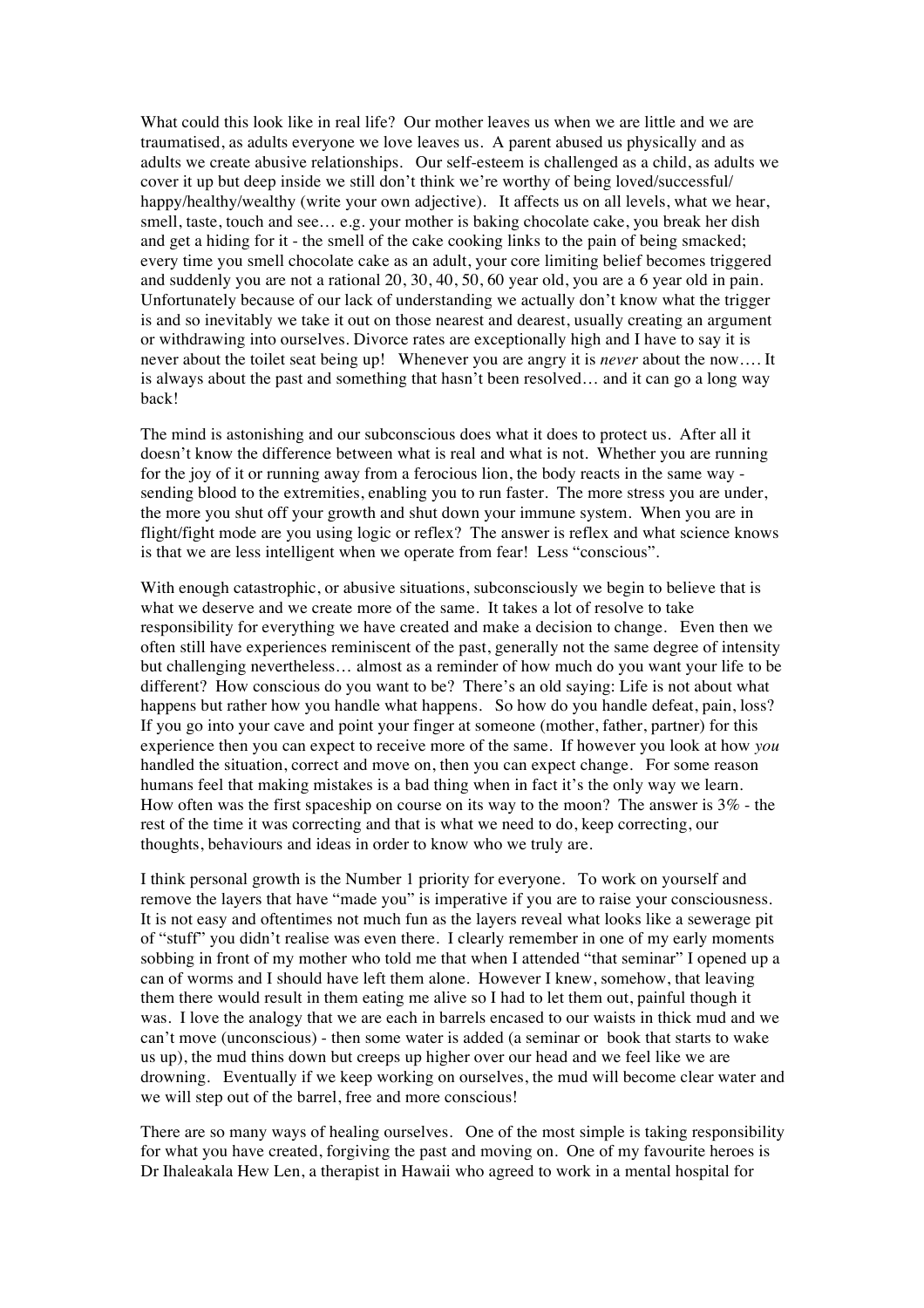criminals. Patients were sedated and often shackled. Staff hated their job, and took lots of sick days. Dr Len never saw a patient, but every day he looked at patient's files, then looked within himself, clearing what was in him that created the patient and his condition! A few months of doing his inner work at that hospital, patients began to improve. Many no longer needed sedation. Those in chains were freed. Some that had been there for years were released. Staff improved, loving their jobs and joyfully showing up to work every day. In fact, after 4 years the patients were healed and the hospital closed. So what was the secret? "I was simply healing the part of me that created them," Dr Len said and explained that total responsibility for your life means that everything in your life… simply because it IS in your life, is *your* responsibility. In a literal sense the entire world is your creation. He said: "I just kept saying, 'I'm sorry, Forgive me, I love you' over and over again."

I see many people who've been hurt (who hasn't?) and they feel as though by forgiving the person, they are condoning it. That is the exact opposite of what really happens. When you forgive someone you actually set yourself free (karma has a way of dealing with the perpetrator). By not forgiving you are actually dragging around the anchor of the Queen Mary… and you bring that into all your future relationships. It's like having fog settle over everything and nothing is clear. Forgiving is the where the wise reside for with it comes absolutely freedom. Love is the master healer, forgiveness is the master eraser. That is what it does, erases the past, allows the fog to lift and opens the possibility of a new future… one where we consciously make choices to enhance our life.

Let's come back to the body. You have approximately 50 trillion cells and daily those cells die and get replaced, so the cellular lining of your gut for instance is replaced every 72 hours. If cells are put in petrie dishes, toxins are placed by one dish and nutrients by the other, cells respond accordingly by moving toward the nutrients and away from toxins. Now they cannot move backwards and forwards at the same time, in other words if we are living in fear (toxins), our energy is diverted toward protection rather than growth and what science now knows is that stress paralyses and we can't access stored information easily. By living in stressful situations… and today we are besieged by a multitude of things to worry about… the world, the oil spill, whether we will be retrenched, whether we have enough money to survive into old age etc… if we do nothing to alleviate that stress then it affects us by pumping adrenaline through our blood, adrenals go into overload and the result is fatigue and stress.

So how to alleviate stress and bridge the gap between your conscious mind and your subconscious mind? Well, there are many ways and today I will look at three. Dr Darren Weissman, creator of 'The LifeLine Technique' believes that when you have a symptom, be it stress/pain/disease, it is because you have disconnected, internalized or denied in some way, an emotion. Your subconscious has been attempting to "talk" to you, you can't understand it because you are not trained to "listen" to your body so you might take a painkiller for the headache which after a few days becomes a migraine. Remember none of this is conscious, after all who would wake up and say "Today I am going to have a miserable day, filled with backache, migraine and an overwhelming sense of fear and maybe a touch of anger!" No one would. Yet that scenario or a similar one occurs every day for many people.

The LifeLine Technique builds on the work of such visionaries as Dr. Masaru Emoto ("*The Hidden Messages in Water*"), Dr. Candace Pert ("*Molecules of Emotion*"), Dr. Bruce Lipton ("*The Biology of Belief*") and others. The technique itself guides the practitioner through a series of discoveries, each of which provide a piece of the story behind the symptom being explored. The technique relies on and exploits the innate wisdom of the human Spirit/Mind/Body connection. It examines *where* a disconnection from an emotional experience has occurred, *where* that has created imbalance in the acupuncture meridians of the body, *why* and in *what* way that imbalance is expressing itself and *where* is the pattern of disconnection being held within the Mind, the Body, or the Spirit. The result is healing. To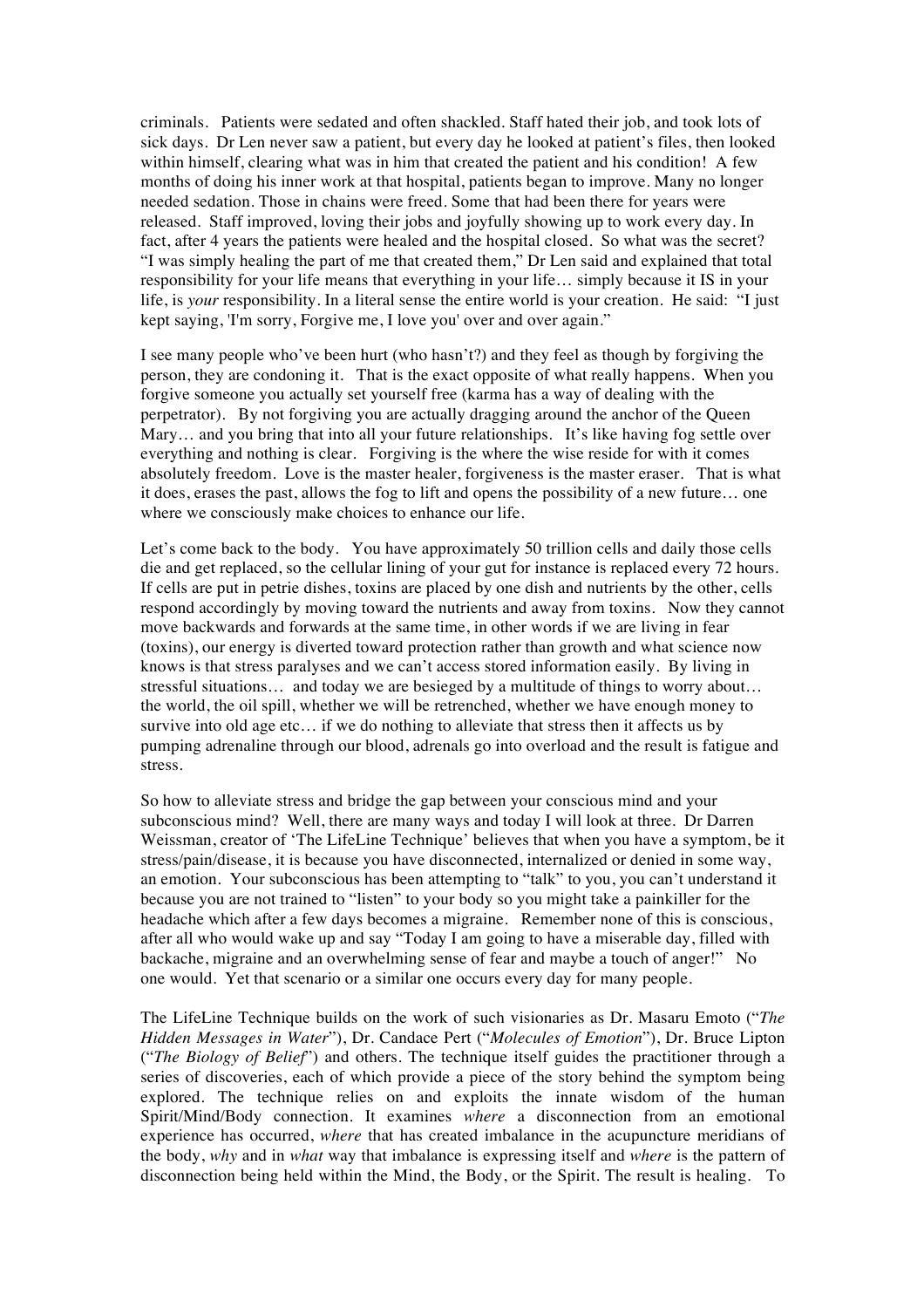say I have seen miracles in people through the use of this technique would be an understatement. *("The Power of Infinite Love and Gratitude")*

Meditation puts us in another state of consciousness also and there are many different methods of meditating. For some people just walking along the beach breathing deeply and consciously is a way of calming down the nervous system and getting in the "zone" or the "field". Transcendental Meditation is scientifically proven to reduce stress and it increases consciousness. In one city of USA where 10% of the population practice TM, the crime rate is non existent!

Despite being told as kids to "Listen to your head and not your heart" HeartMath technology proves the heart's magnetic component is about 5000 times stronger than the brain's magnetic field and can be detected several feet away from the body. New data suggests the heart's field is directly involved in intuitive perception, through its coupling to an energetic information field outside the bounds of space and time. There is compelling evidence that both the heart and brain receive and respond to information about a future event before the event actually happens. The heart appears to receive this "intuitive" information even before the brain suggesting the heart's field may be linked to a more subtle energetic field that contains information on objects and events remote in space or ahead in time. Called by Karl Pribram the "spectral domain," this is a fundamental order of potential energy enfolding space and time, and thought to be the basis for our consciousness of "the whole."

This is the time of consciousness and another word for that could be miracles. There is a Russian doctor currently teaching people to regenerate their organs. Unbelievable… well rethink that thought because it is happening, here today! I think miracles start when we take responsibility for what we have created in our lives… So begin by looking at how your life works (or doesn't). If you had to score yourself what would your answers be, between 0 and 100%:

- 1. I love myself …
- 2. I have a significant other in my life and I am really happy in that relationship…
- 3. My other relationships (work/family) are wonderful, growing experiences…
- 4. My finances are…
- 5. I take excellent care of my health…
- 6. I exercise daily…
- 7. My beliefs are the same as they were 20 years ago…
- 8. I love change….
- 9. Integrity is a key value for me and I always speak the truth…
- 10. I am generally an optimistic person

Wherever your answer is less than 50% I suggest you do some work on it. Read some books, go to a seminar, see a specialist in that field. We don't know what we don't know and how many of us understand that many of our beliefs are outdated, and some weren't true in the first place? Consciousness was not the realm of our previous generation, they were busy attempting to survive the depression, the war etc.

Now is the most exciting time in history and I believe raising our consciousness is imperative. Your job is to learn as much about your Self, your thinking, your world as you can and keep peeling off the layers that life has placed around you so that you can be a Conscious Being, reflecting light and love to others. In we are going to make a difference in this world we need to learn to live in our hearts, come from a place of unconditional acceptance; know that healing is possible and miracles can be the order of the day. The world needs us now to step up to the plate, understand that we are all part of the whole and that we are indeed spiritual beings; we need to live our life in a way that supports everyone and everything – every second of our life is choice point and I end with a quote I love by Dr R. Buckminster Fuller: